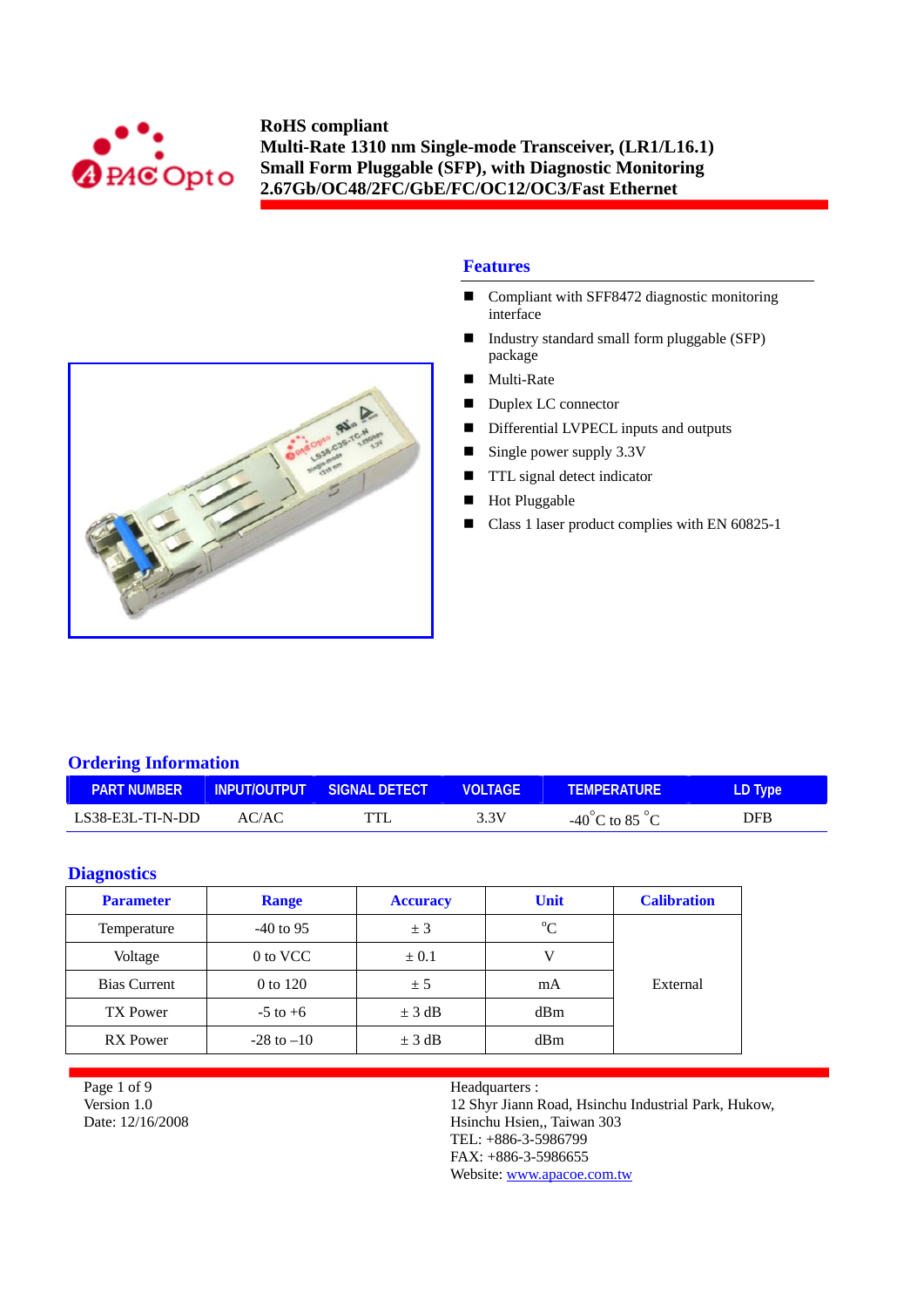

## **Absolute Maximum Ratings**

| <b>PARAMETER</b>           | <b>SYMBOL</b> | <b>MIN</b> | <b>MAX</b> | <b>UNITS</b> | <b>NOTE</b> |
|----------------------------|---------------|------------|------------|--------------|-------------|
| <b>Storage Temperature</b> |               | $-40$      | 85         |              |             |
| <b>Supply Voltage</b>      | Vcc           | $-0.5$     | 4.0        |              |             |
| <b>Input Voltage</b>       | $V_{I\!N}$    | $-0.5$     | Vcc        |              |             |

## **Recommended Operating Conditions**

| <b>PARAMETER</b>                  | <b>SYMBOL</b>     | <b>MIN</b> | <b>MAX</b> | <b>UNITS</b> | <b>NOTE</b> |
|-----------------------------------|-------------------|------------|------------|--------------|-------------|
| <b>Case Operating Temperature</b> | $I_C$             | -40        | 85         |              |             |
| Supply Voltage                    | Vcc               | 3.1        | 3.5        |              |             |
| <b>Supply Current</b>             | $I_{TX} + I_{RX}$ | $---$      | 350        | mA           |             |

# **Transmitter Electro-optical Characteristics**

| $Vcc = 3.1$ V to 3.5 V, $T_c = -40$ °C to 85°C       |                   |            |      |                |                 |                                                                             |
|------------------------------------------------------|-------------------|------------|------|----------------|-----------------|-----------------------------------------------------------------------------|
| <b>PARAMETER</b>                                     | <b>SYMBOL</b>     | <b>MIN</b> | TYP. | <b>MAX</b>     | <b>UNITS</b>    | <b>NOTE</b>                                                                 |
| <b>Output Optical Power</b><br>$9/125 \ \mu m$ fiber | $P_{out}$         | $-2$       |      | $+3$           | dB <sub>m</sub> | Average                                                                     |
| <b>Extinction Ratio</b>                              | ER                | 8.2        |      |                | dB              |                                                                             |
| Center Wavelength                                    | $\lambda_C$       | 1280       | 1310 | 1335           | nm              |                                                                             |
| Spectral Width (-20dB)                               | $\Delta \lambda$  |            |      |                | nm              |                                                                             |
| Side Mode Suppression Ratio                          | SMSR              | 30         |      |                | dB              |                                                                             |
| Output Eye                                           |                   |            |      |                |                 | Compliant with Telcordia GR-253-CORE Issue 3 and ITU-T recommendation G-957 |
| Max. $P_{out}$ TX-DISABLE Asserted                   | $P_{OFF}$         |            |      | $-45$          | dBm             |                                                                             |
| Differential Input Voltage                           | $V_{\text{DIFF}}$ | 0.4        |      | 2.0            | V               |                                                                             |
| Optical path penalty                                 |                   |            |      | $\overline{c}$ | dB              |                                                                             |

Page 2 of 9 Version 1.0 Date: 12/16/2008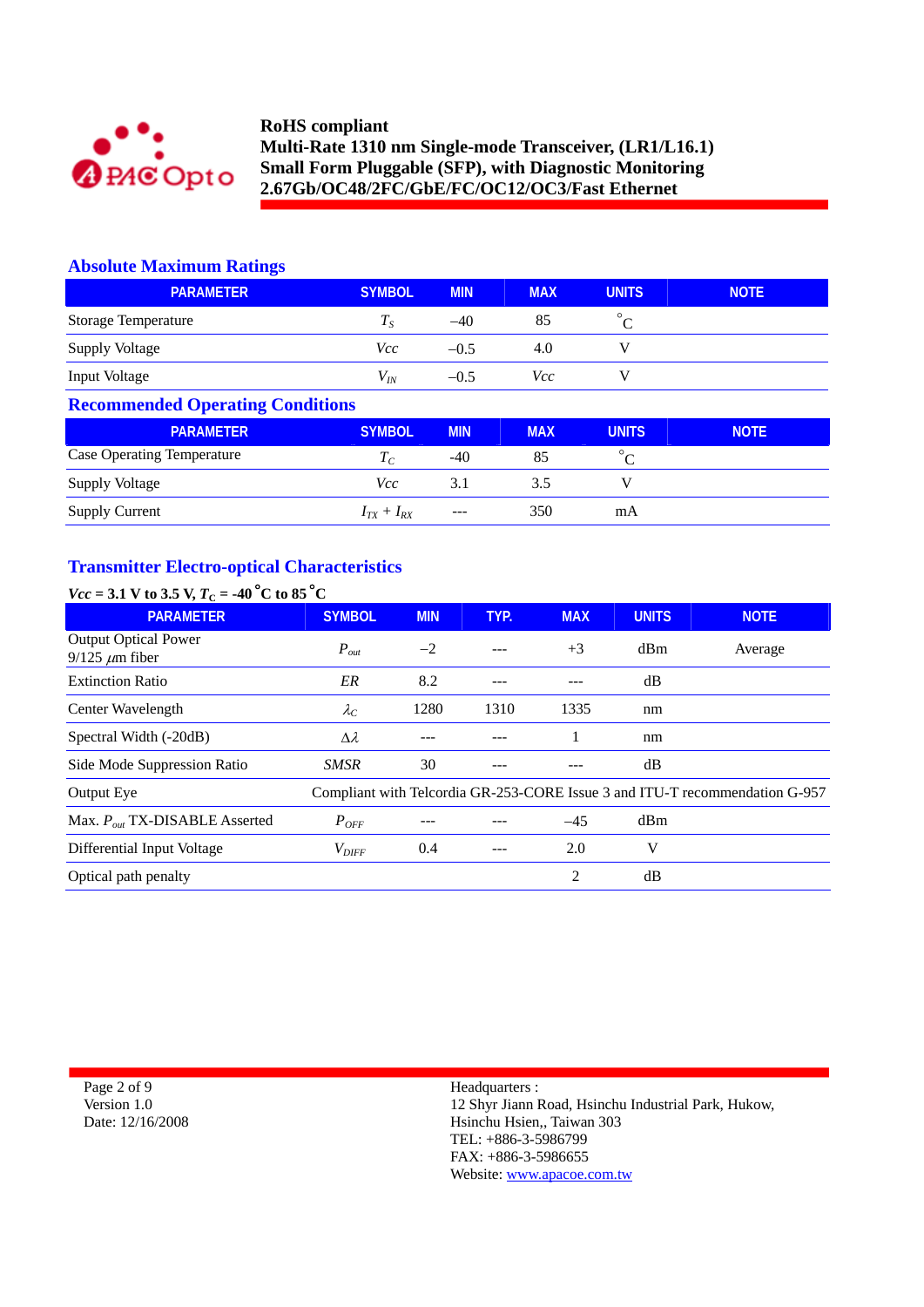

## **Receiver Electro-optical Characteristics**

| $Vcc = 3.1$ V to 3.5 V, $T_C = -40$ °C to 85 °C |                   |              |       |            |              |                          |
|-------------------------------------------------|-------------------|--------------|-------|------------|--------------|--------------------------|
| <b>PARAMETER</b>                                | <b>SYMBOL</b>     | <b>MIN</b>   | TYP.  | <b>MAX</b> | <b>UNITS</b> | <b>NOTE</b>              |
| <b>Optical Input Power-maximum</b>              | $P_{I\!N}$        | $-8$         | ---   |            | dBm          | $\mbox{BER}<10^{-10}$    |
| RX Sensitivity @2.67 Gb/s                       | $P_{IN}$          | ---          | ---   | $-28$      | dBm          | PRBS23, BER < $10^{-10}$ |
| RX Sensitivity @OC-48                           | $P_{IN}$          | ---          | ---   | $-28$      | dBm          | PRBS23, BER < $10^{-10}$ |
| RX Sensitivity @2xFC                            | $P_{IN}$          | ---          |       | $-28$      | dBm          | PRBS7, BER < $10^{-12}$  |
| RX Sensitivity @GbE                             | $P_{IN}$          |              |       | $-28$      | dBm          | PRBS7, BER < $10^{-12}$  |
| RX Sensitivity @OC-12                           | $P_{IN}$          |              |       | $-28$      | dBm          | PRBS23, BER < $10^{-10}$ |
| RX Sensitivity @OC-3                            | $P_{IN}$          | ---          | ---   | $-28$      | dBm          | PRBS23, BER < $10^{-10}$ |
| RX Sensitivity @Fast ethernet                   | $P_{I\!N}$        |              |       | $-28$      | dBm          | PRBS7, BER < $10^{-10}$  |
| <b>Operating Center Wavelength</b>              | $\lambda_C$       | 1260         | ---   | 1610       | nm           |                          |
| <b>Optical Return Loss</b>                      | ORL               | $-27$        | $---$ | ---        | dB           |                          |
| <b>Signal Detect-Asserted</b>                   | $P_A$             | ---          |       | $-28$      | dBm          |                          |
| <b>Signal Detect-Deasserted</b>                 | $P_D$             | $-45$        |       | ---        | dBm          |                          |
| Differential Output Voltage                     | $V_{\text{DIFF}}$ | 0.5          | ---   | 1.2        | V            |                          |
| Receiver Loss of Signal Output<br>Voltage-Low   | $RX\_LOS_L$       | $\mathbf{0}$ |       | 0.5        | V            |                          |
| Receiver Loss of Signal Output<br>Voltage-High  | $RX\_LOS_H$       | 2.4          |       | $V_{CC}$   | V            |                          |

Page 3 of 9 Version 1.0 Date: 12/16/2008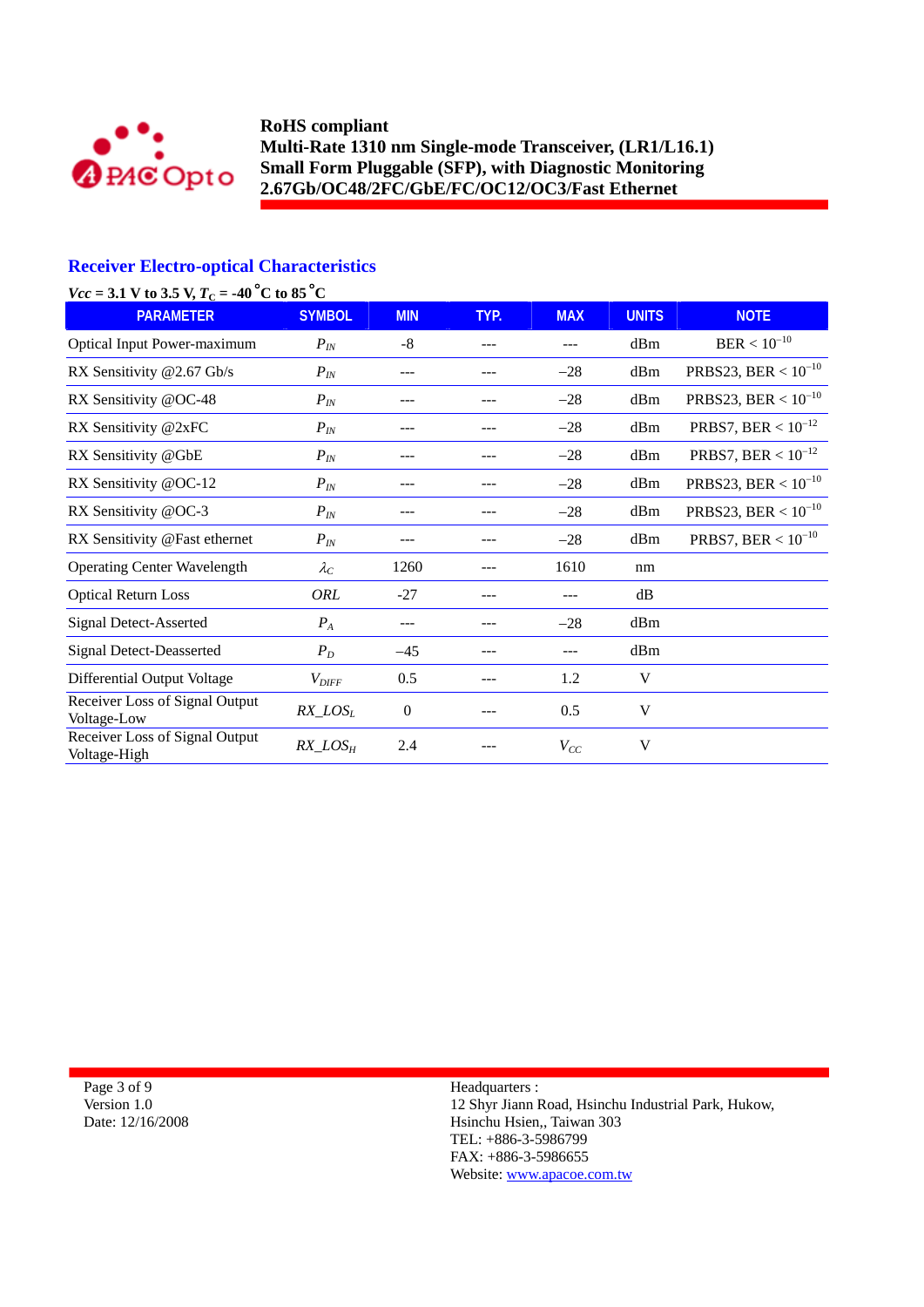

#### **Block Diagram of Transceiver**



#### **Transmitter Section**

The transmitter section consists of a 1310 nm InGaAsP laser in an eye safe optical subassembly (OSA) which mates to the fiber cable. The laser OSA is driven by a LD driver IC which converts differential input LVPECL logic signals into an analog laser driving current.

#### **TX\_DISABLE**

The TX\_DISABLE signal is high (TTL logic "1") to turn off the laser output. The laser will turn on when TX\_DISABLE is low (TTL logic "0").

#### **Receiver Section**

The receiver utilizes an APD photodiode mounted together with a trans-impedance preamplifier IC in an OSA. This OSA is connected to a circuit providing post-amplification quantization, and optical signal detection.

#### **Receive Loss (RX\_LOS)**

The RX\_LOS is high (logic "1") when there is no incoming light from the companion transceiver. This signal is normally used by the system for the diagnostic purpose. The signal is operated in TTL level.

Page 4 of 9 Version 1.0 Date: 12/16/2008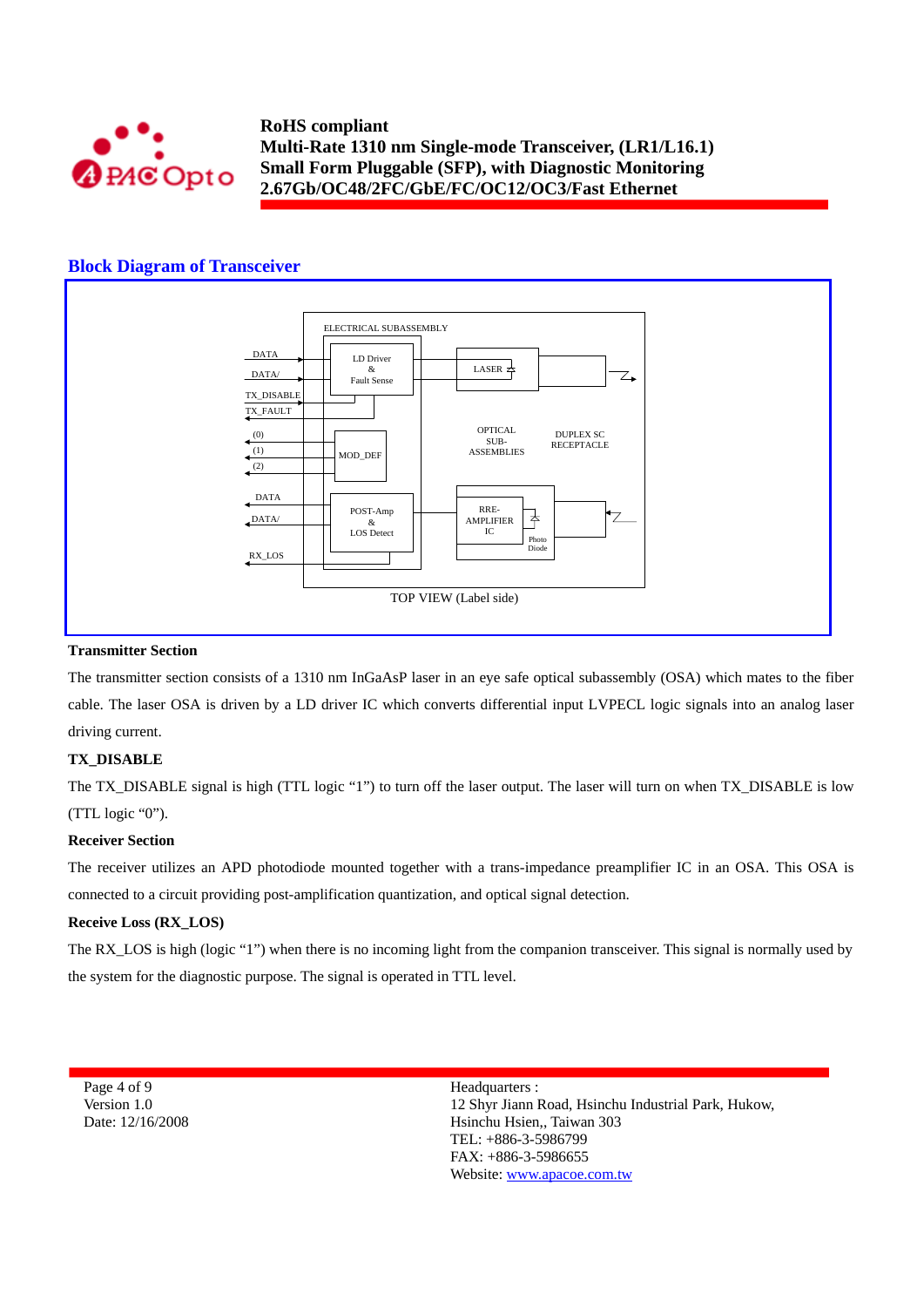

 **Dimensions** 



| Page 5 of 9      |
|------------------|
| Version 1.0      |
| Date: 12/16/2008 |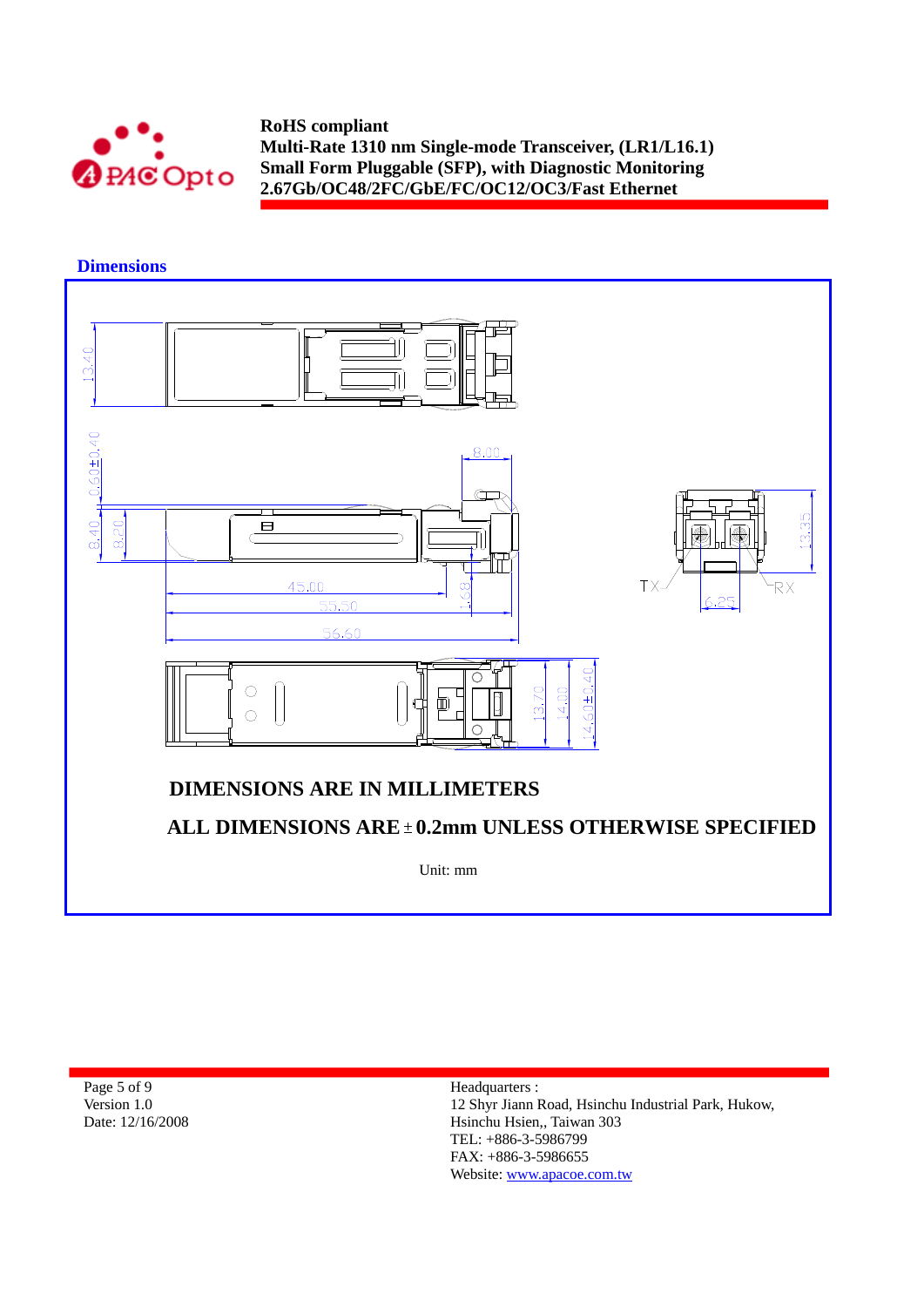

## **SFP host board mechanical layout**



| Page 6 of 9      | Headquarters :                                      |
|------------------|-----------------------------------------------------|
| Version 1.0      | 12 Shyr Jiann Road, Hsinchu Industrial Park, Hukow, |
| Date: 12/16/2008 | Hsinchu Hsien., Taiwan 303                          |
|                  | TEL: $+886-3-5986799$                               |
|                  |                                                     |

FAX: +886-3-5986655 Website: www.apacoe.com.tw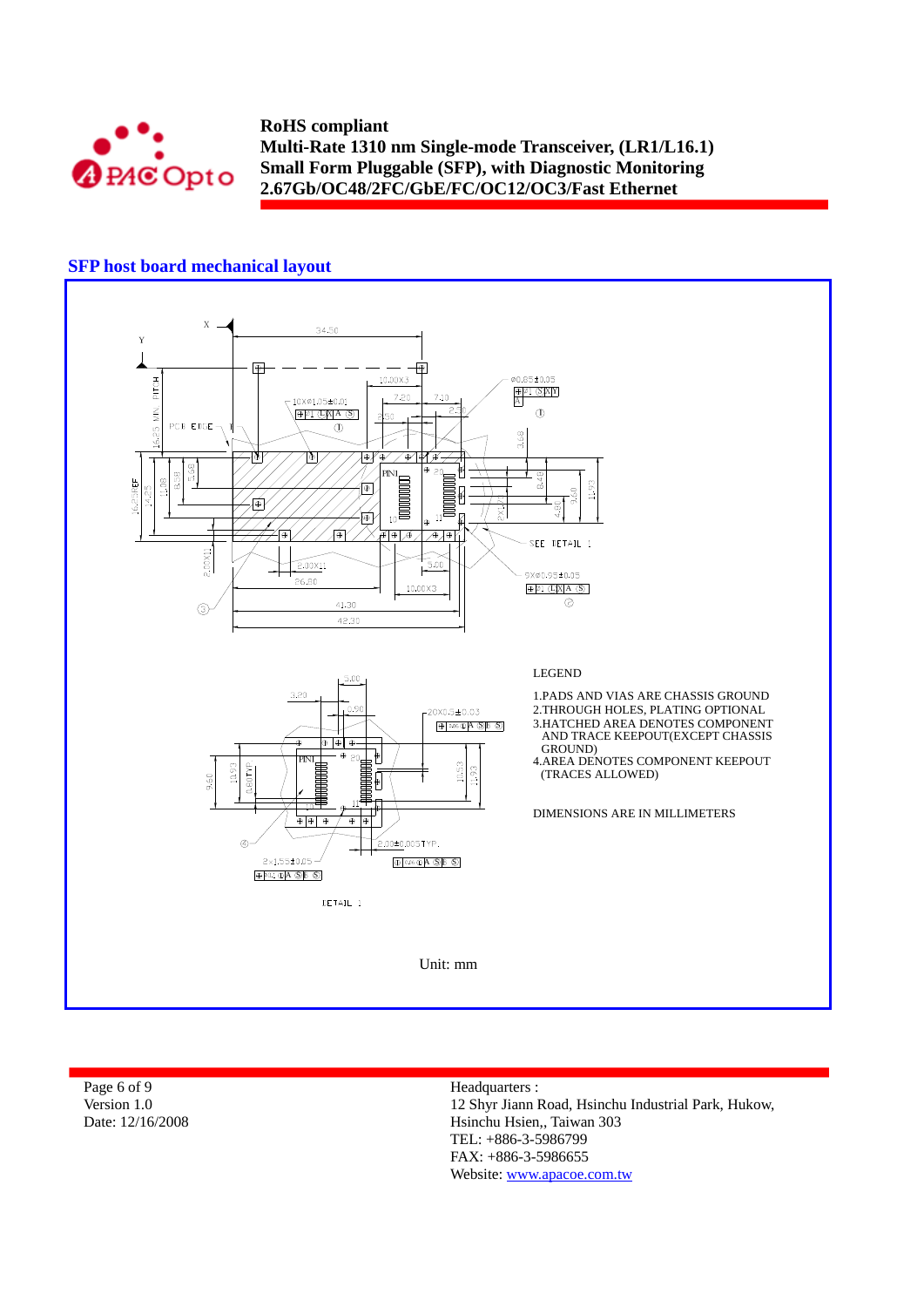

# **Assembly drawing**



| Page 7 of 9      | Headquarters :                                      |
|------------------|-----------------------------------------------------|
| Version 1.0      | 12 Shyr Jiann Road, Hsinchu Industrial Park, Hukow, |
| Date: 12/16/2008 | Hsinchu Hsien., Taiwan 303                          |
|                  | $TEL: +886-3-5986799$                               |
|                  |                                                     |

FAX: +886-3-5986655 Website: www.apacoe.com.tw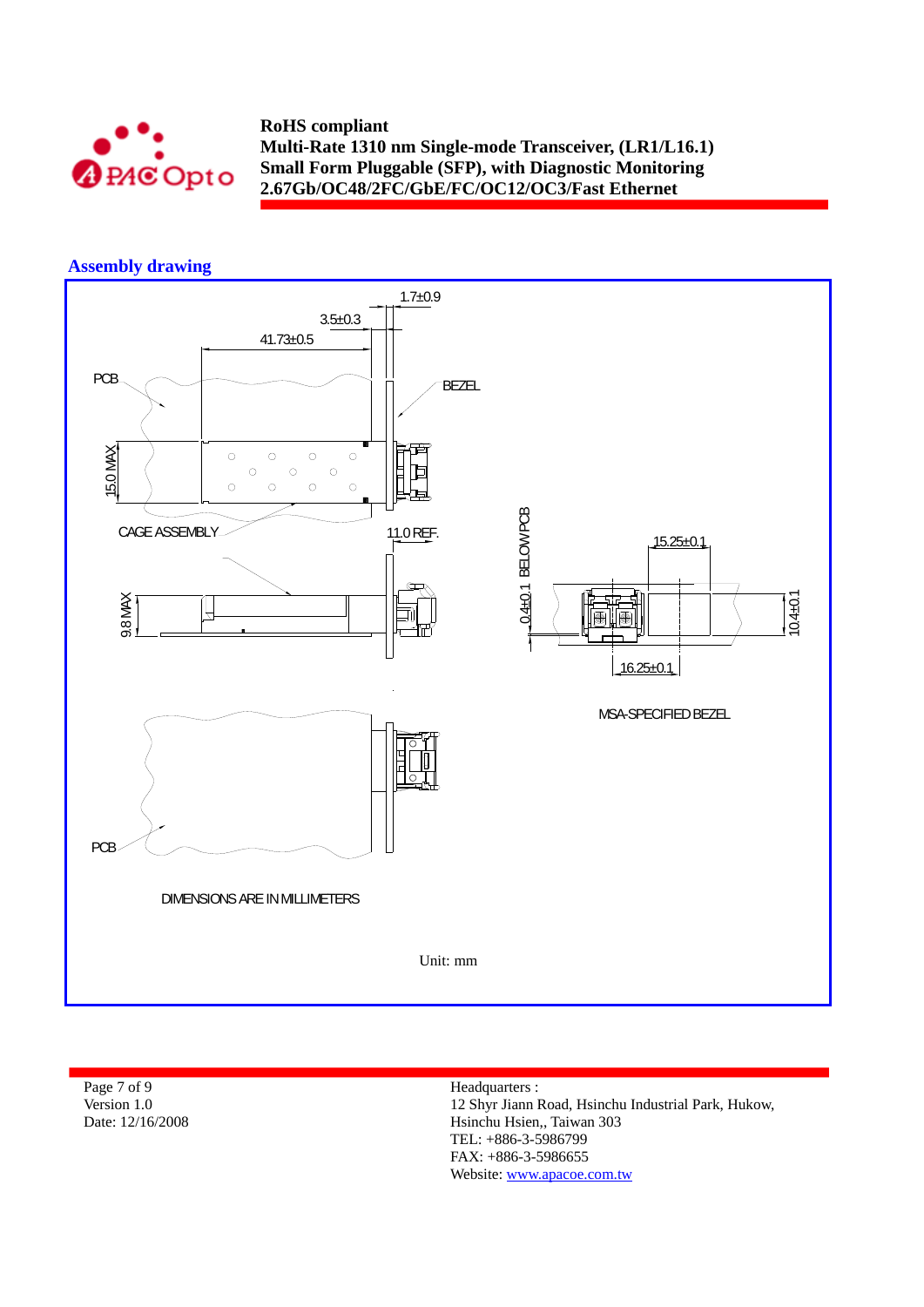

## **Pin Assignment**

Pin-Out



| <b>Pin</b>     | <b>Signal Name</b>      | <b>Description</b>                                |
|----------------|-------------------------|---------------------------------------------------|
| 1              | $T_{GND}$               | <b>Transmit Ground</b>                            |
| $\overline{c}$ | TX_FAULT                | <b>Transmit Fault</b>                             |
| 3              | <b>TX DISABLE</b>       | <b>Transmit Disable</b>                           |
| 4              | $MOD_$ DEF(2)           | SDA Serial Data Signal                            |
| 5              | $MOD_DEF(1)$            | <b>SCL Serial Clock Signal</b>                    |
| 6              | $MOD_$ <i>DEF</i> $(0)$ | <b>TTL Low</b>                                    |
| 7              | <b>RATE SELECT</b>      | Open Circuit                                      |
| 8              | RX_LOS                  | Receiver Loss of Signal, TTL High, open collector |
| 9              | $R_{GND}$               | Receiver Ground                                   |
| 10             | $R_{GND}$               | Receiver Ground                                   |
| 11             | $R_{GND}$               | Receiver Ground                                   |
| 12             | $RX-$                   | Receive Data Bar, Differential PECL, ac coupled   |
| 13             | $RX+$                   | Receive Data, Differential PECL, ac coupled       |
| 14             | $R_{GND}$               | Receiver Ground                                   |
| 15             | $V_{CCR}$               | <b>Receiver Power Supply</b>                      |
| 16             | $V_{CCT}$               | <b>Transmitter Power Supply</b>                   |
| 17             | $T_{GND}$               | <b>Transmitter Ground</b>                         |
| 18             | $TX+$                   | Transmit Data, Differential PCEL, ac coupled      |
| 19             | $TX-$                   | Transmit Data Bar, Differential PCEL, ac coupled  |
| 20             | $T_{GND}$               | <b>Transmitter Ground</b>                         |

Page 8 of 9 Version 1.0 Date: 12/16/2008